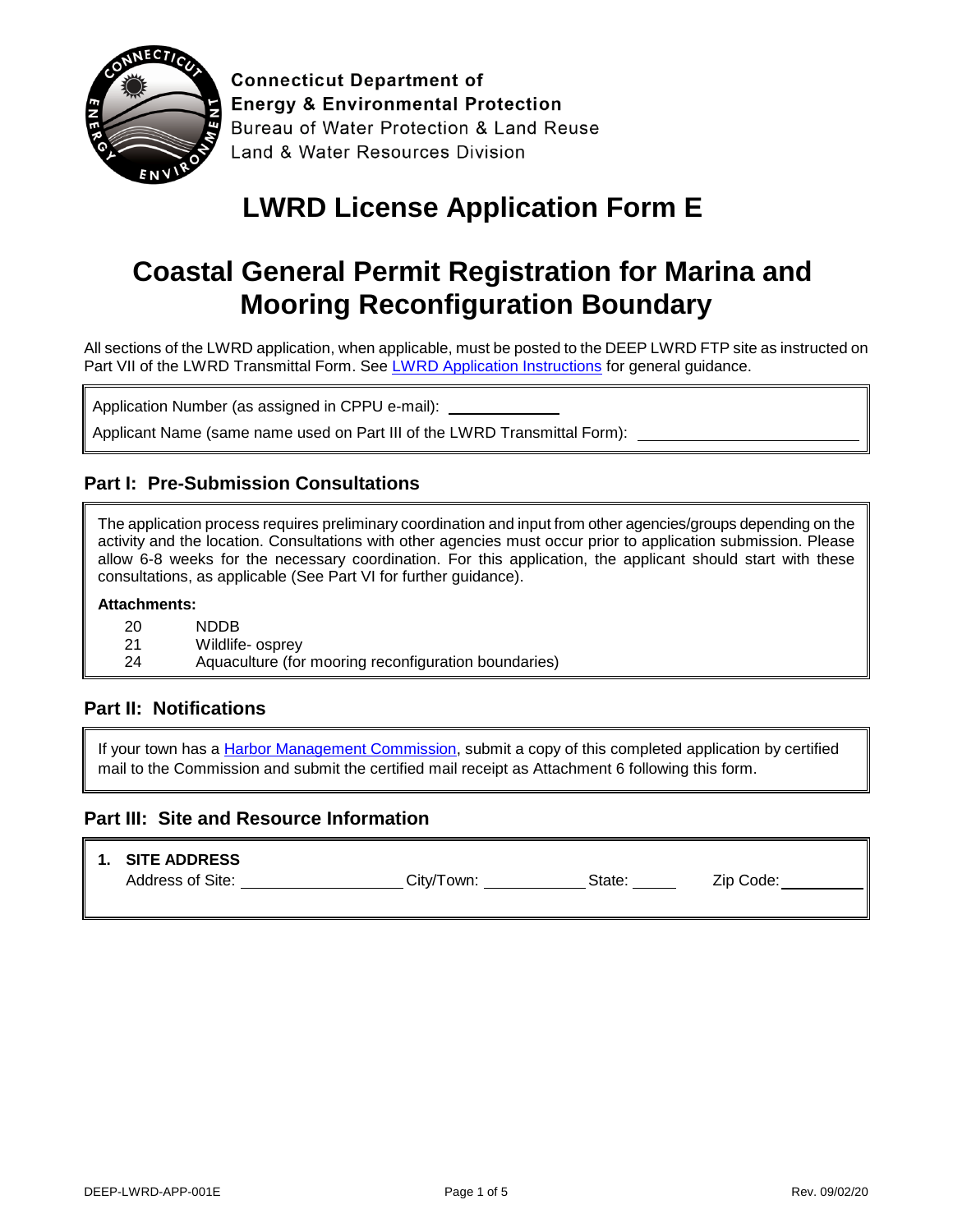## **Part III: Site and Resource Information (continued)**

F

| 2. | <b>MUNICIPAL ZONING</b><br>Is the proposed work consistent with municipal zoning requirements?<br>∩ Yes ∩No<br>If no, explain:                                                                                                                                   |  |  |  |  |
|----|------------------------------------------------------------------------------------------------------------------------------------------------------------------------------------------------------------------------------------------------------------------|--|--|--|--|
| 3. | WATERBODY/WATERCOURSES/WETLANDS<br>List names of all waters impacted by the proposed activity:                                                                                                                                                                   |  |  |  |  |
| 4. | <b>INDIAN LANDS</b><br>Is the activity that is the subject of this application located on federally recognized Indian lands? $\Box$ Yes $\Box$ No                                                                                                                |  |  |  |  |
| 5. | <b>CONSERVATION OR PRESERVATION RESTRICTIONS</b><br>Will the activity which is the subject of this application be located within a conservation or preservation<br>restriction area?<br>$\Box$ Yes<br>$\Box$ No                                                  |  |  |  |  |
|    | If yes, provide proof of written notice of this application to the holder of such restriction, and/or or a letter from<br>the holder of such restriction verifying that this application is in compliance with the terms of the restriction, as<br>Attachment 8. |  |  |  |  |
| 6. | <b>LICENSE HISTORY</b><br>Indicate the number and date of issuance of any previous state permits or certificates issued by DEEP or<br>USACE which authorized work at the site, and the names to whom they were issued.                                           |  |  |  |  |
|    | Name of Permittee/<br>License/Permit/COP<br>Date<br><b>Brief Description of</b><br><b>Authorization Number</b><br><b>Work Authorized</b><br>Issued<br>Certificate Holder<br>and Name of Agency                                                                   |  |  |  |  |
|    |                                                                                                                                                                                                                                                                  |  |  |  |  |
| 7. | <b>ENFORCEMENT HISTORY</b><br>Is this application associated with a formal or informal enforcement action that is pending with DEEP?                                                                                                                             |  |  |  |  |
|    | $\Box$ Yes $\Box$ No<br>If yes, please provide the enforcement action reference number and name of the DEEP staff contact:<br>Enforcement Action #:<br><b>DEEP Staff Contact:</b>                                                                                |  |  |  |  |
|    | If the property was the subject of any historical enforcement actions known to the applicant, explain:                                                                                                                                                           |  |  |  |  |

Ŧ.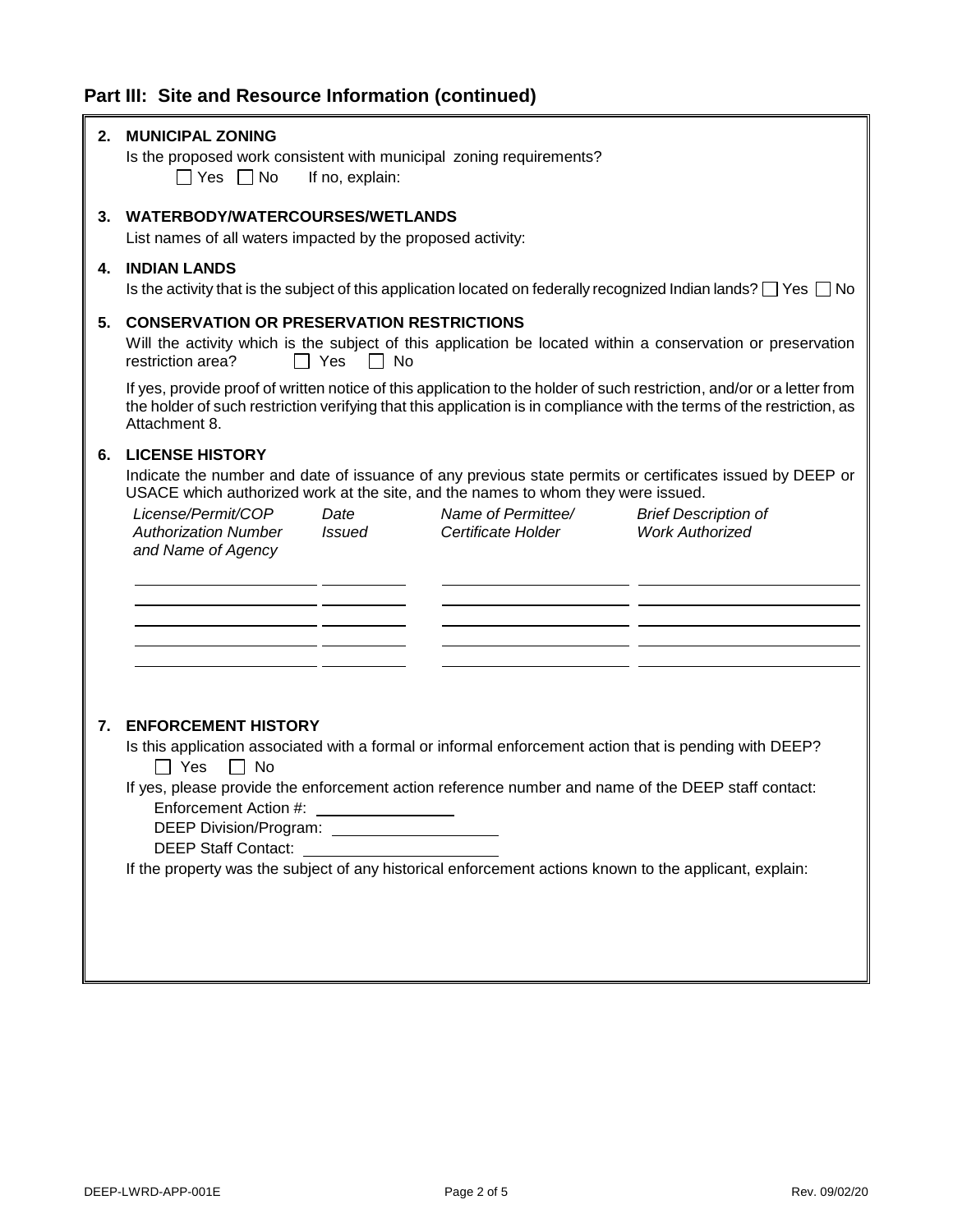## **Part III: Site and Resource Information (continued)**

| 8. | Regulatory Limit - See Reference Guide for Regulatory Jurisdiction for further explanation if necessary.<br>Indicate the landward extent of the State's regulatory jurisdiction by checking one box:                                                                                                                   |  |  |  |  |  |
|----|------------------------------------------------------------------------------------------------------------------------------------------------------------------------------------------------------------------------------------------------------------------------------------------------------------------------|--|--|--|--|--|
|    | <b>Coastal Jurisdiction Line</b> (CJL) - for CJL information, refer to the <b>Coastal Jurisdiction Fact Sheet</b><br>and Chart                                                                                                                                                                                         |  |  |  |  |  |
|    | <b>Nean High Water</b> (MHW) – for projects located upstream of a tide gate, dam or weir (structure must<br>be shown on project plans).                                                                                                                                                                                |  |  |  |  |  |
|    | Tidal Wetland Boundary - To be used if tidal wetlands are located landward of CJL or MHW. Include<br>one foot above local extreme high water, if applicable.                                                                                                                                                           |  |  |  |  |  |
| 9. | <b>Tidal Elevations</b><br>Provide site elevations for CJL, MHW, Mean Low Water (MLW) and the High Tide Line (HTL)* in NAVD88.<br>For general elevation reference and conversion, please refer to USACE Tidal Flood Profiles; CO-OPS Map -<br>NOAA Tides & Currents; or, Online VDatum: Vertical Datums Transformation |  |  |  |  |  |
|    | $HTL =$                                                                                                                                                                                                                                                                                                                |  |  |  |  |  |
|    | *The HTL is necessary for USACE jurisdiction and required as part of the USACE application.                                                                                                                                                                                                                            |  |  |  |  |  |
|    | <b>Part IV: Project Information</b>                                                                                                                                                                                                                                                                                    |  |  |  |  |  |
| 1. | Describe, briefly, the existing structures within state regulatory jurisdiction, and their conditions and uses<br>at the site of the proposed work. Provide photographs showing resources and existing site<br>conditions as Attachment 10.                                                                            |  |  |  |  |  |
| 2. | If the site is a marina or yacht club, provide the following:                                                                                                                                                                                                                                                          |  |  |  |  |  |
|    | a. Number of boat slips and moorings: _______ (should be consistent with plans submitted as<br>Attachment 14)                                                                                                                                                                                                          |  |  |  |  |  |
|    | Type of marine sanitation service provided at the facility.<br>b.                                                                                                                                                                                                                                                      |  |  |  |  |  |
|    | Check here to confirm that at least one plan view notes the location of upland support including<br>c.<br>adequate parking, a marina office, and restrooms.                                                                                                                                                            |  |  |  |  |  |
|    | Check the applicable services provided:<br>d.                                                                                                                                                                                                                                                                          |  |  |  |  |  |
|    | boat repair/maintenance<br>winter storage                                                                                                                                                                                                                                                                              |  |  |  |  |  |
|    | gas/fuel hook-up<br>electric hook-up                                                                                                                                                                                                                                                                                   |  |  |  |  |  |
|    | fishing amenities<br>boating and/or equipment sales                                                                                                                                                                                                                                                                    |  |  |  |  |  |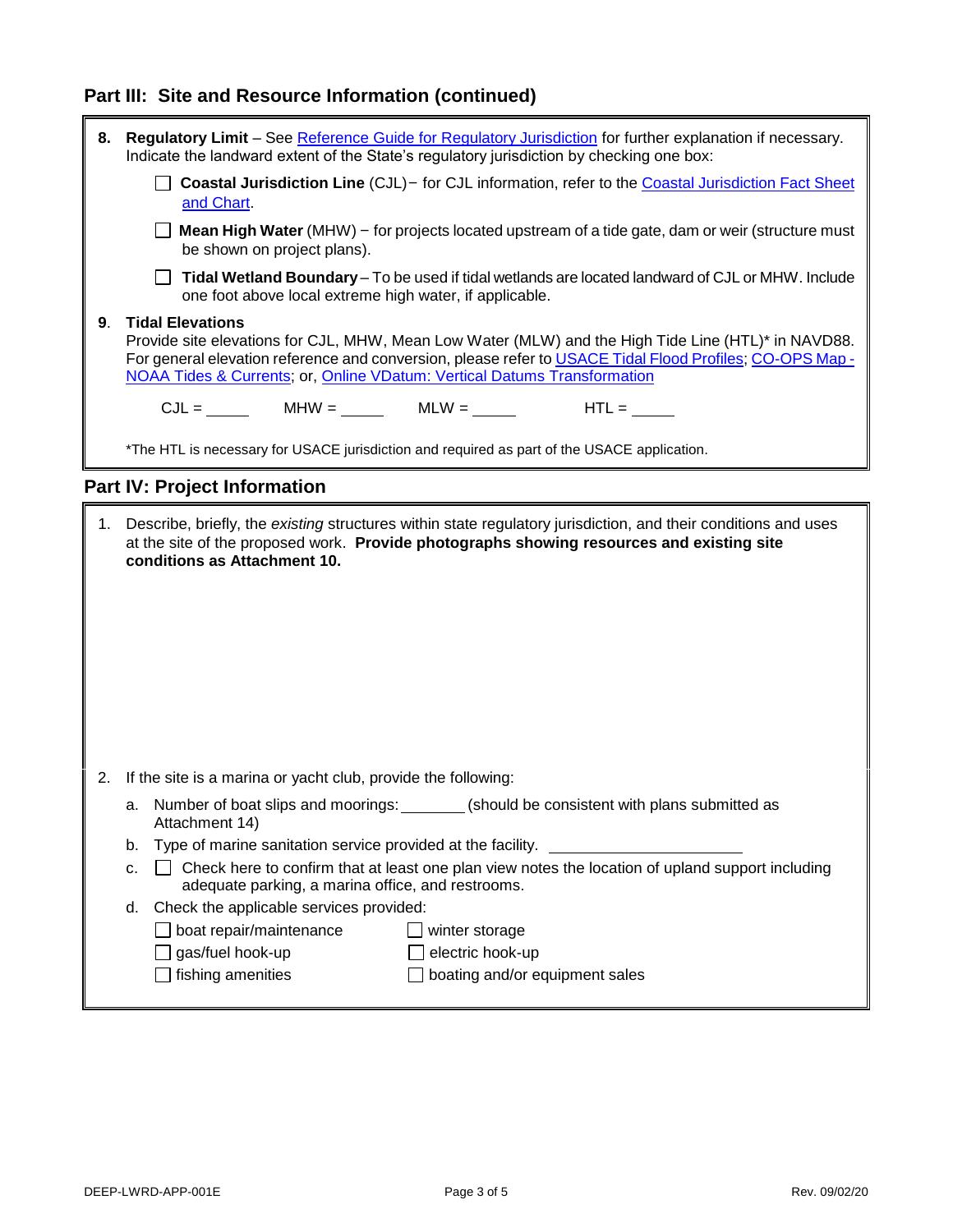### **Part IV: Project Information (continued)**

| 3. If local/municipal review has or will require a Coastal Site Plan Review for activities at this site, please |
|-----------------------------------------------------------------------------------------------------------------|
| explain the associated upland work.                                                                             |

## **Part V: General Permit Eligibility**

Please confirm boundary eligibility by checking the applicable boxes in the checklist below.

| <b>Not</b><br>applicable | Confirm | <b>Eligibility Requirements</b>                                                                                                                                                                             |
|--------------------------|---------|-------------------------------------------------------------------------------------------------------------------------------------------------------------------------------------------------------------|
|                          |         | The facility is a yacht club or marina whose slips are entirely open for public use by<br>membership or rental.                                                                                             |
|                          |         | The boundary does not encompass tidal wetlands or intertidal flats.                                                                                                                                         |
|                          |         | Boat capacity is not increased by more than 5% per year.                                                                                                                                                    |
|                          |         | Establishment of the boundary does not obstruct navigation or water access at<br>adjacent parcels.                                                                                                          |
|                          |         | All structures at the facility have been authorized and are in compliance with<br>historical authorizations.                                                                                                |
|                          |         | The following structures will not be added within the boundary under the general<br>permit: walled or roofed structures; wave-attenuators; flood and erosion control<br>structures; fill; and travel-lifts. |
|                          |         | Previously authorized dock or gangway width is the maximum width within any<br>marina boundary.                                                                                                             |
|                          |         | Fixed piers and floats will not be placed within any mooring boundary.                                                                                                                                      |